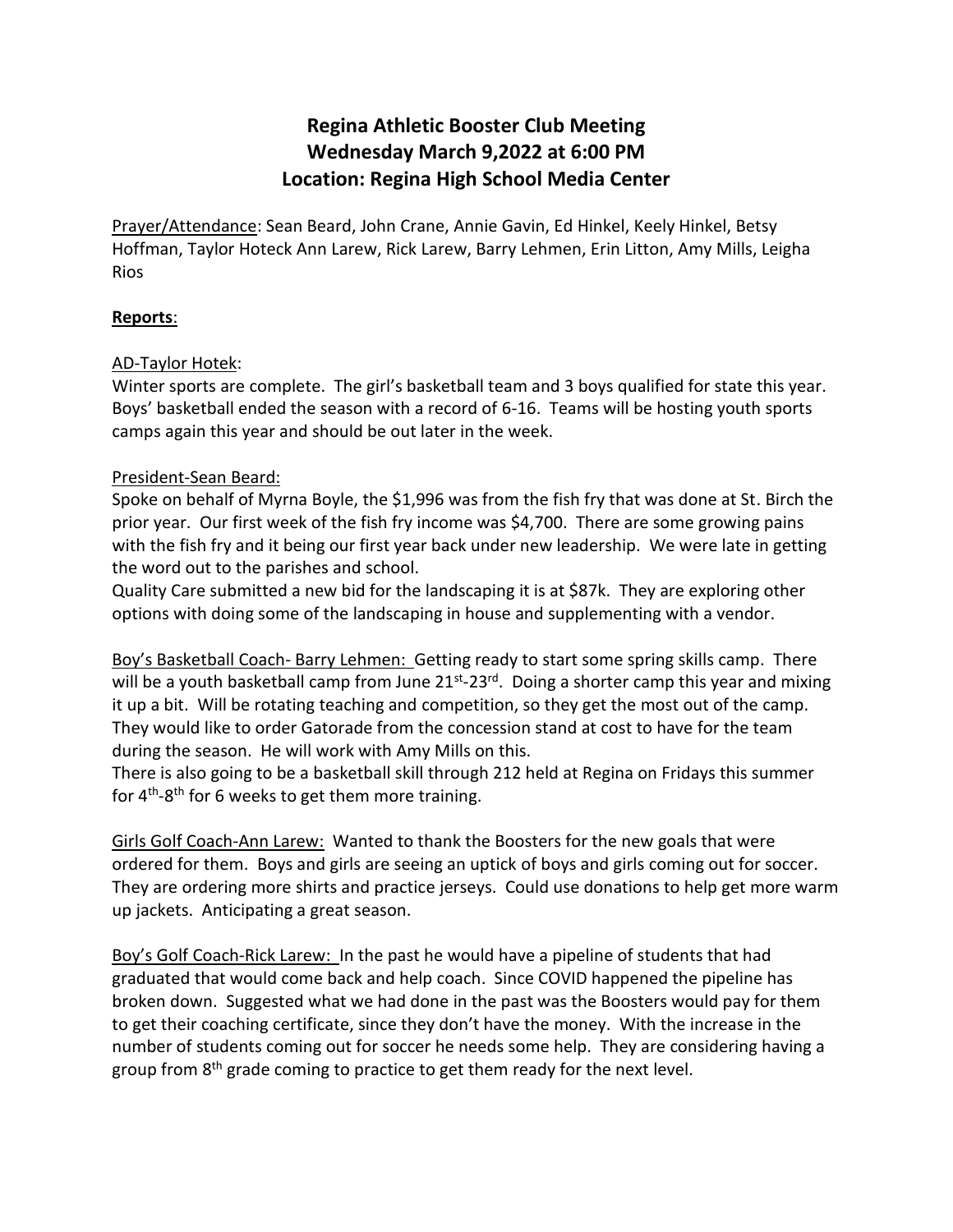## **Old Business:**

Review/approval of minutes from February 9th, 2022: Any questions or comments? Sean Beard made a motion to approve, Leigha Rios second, all in favor, motion carries.

#### Softball Cages:

Taylor is looking into the bids for the nets we got. There is a big variation in pricing. Once we get the pricing confirmed we will send a text for a vote.

## Volunteers and Committees:

As of right now we have two volunteers that we can reach out to when we need something. Annie is working on getting into the vice president email address to see if there is more in there.

## Fish Fry:

We made \$4700 in income for the first fish fry. As stated, before there are some growing pains. The phones worked intermittently, and carry didn't have food for about 20 minutes. The junior class will be hosting a bake sale each week going forward. We are placing a helmet at the front for any extra donations like fire fighters "fill the boot". Adding table tents with QR codes for our Basketball Slam fundraiser.

#### Basketball Slam Fundraiser:

John Crane has started the Basketball Slam fundraiser. We are 3 away from breaking even. We need to get advertising out for it. Next year we will promote it sooner.

# Hall of Fame Committee:

Going to start working on the process after spring break and get the committee together. John Crane, Ed Wallace, Jane Molony, and maybe a couple more. We will be inducting Coach D. We should do t-shirts or have everyone wear theirs they bought previously.

#### **New Business:**

#### New Committee:

Betsy Hoffman, Erin Litton, and Taylor Hotek are going to be a new committee that is going to set up a calendar for fundraising events.

#### Spirit Store

New committee for spirit store is Keely Hinkel (chair), Kristi Moeller, Katie Tunning, and Ed Wallace. The spirit store order form is looking around about a \$300-\$400 profit so far. Ed talked to another Catholic school about their inventory system. They use Lighting Speed